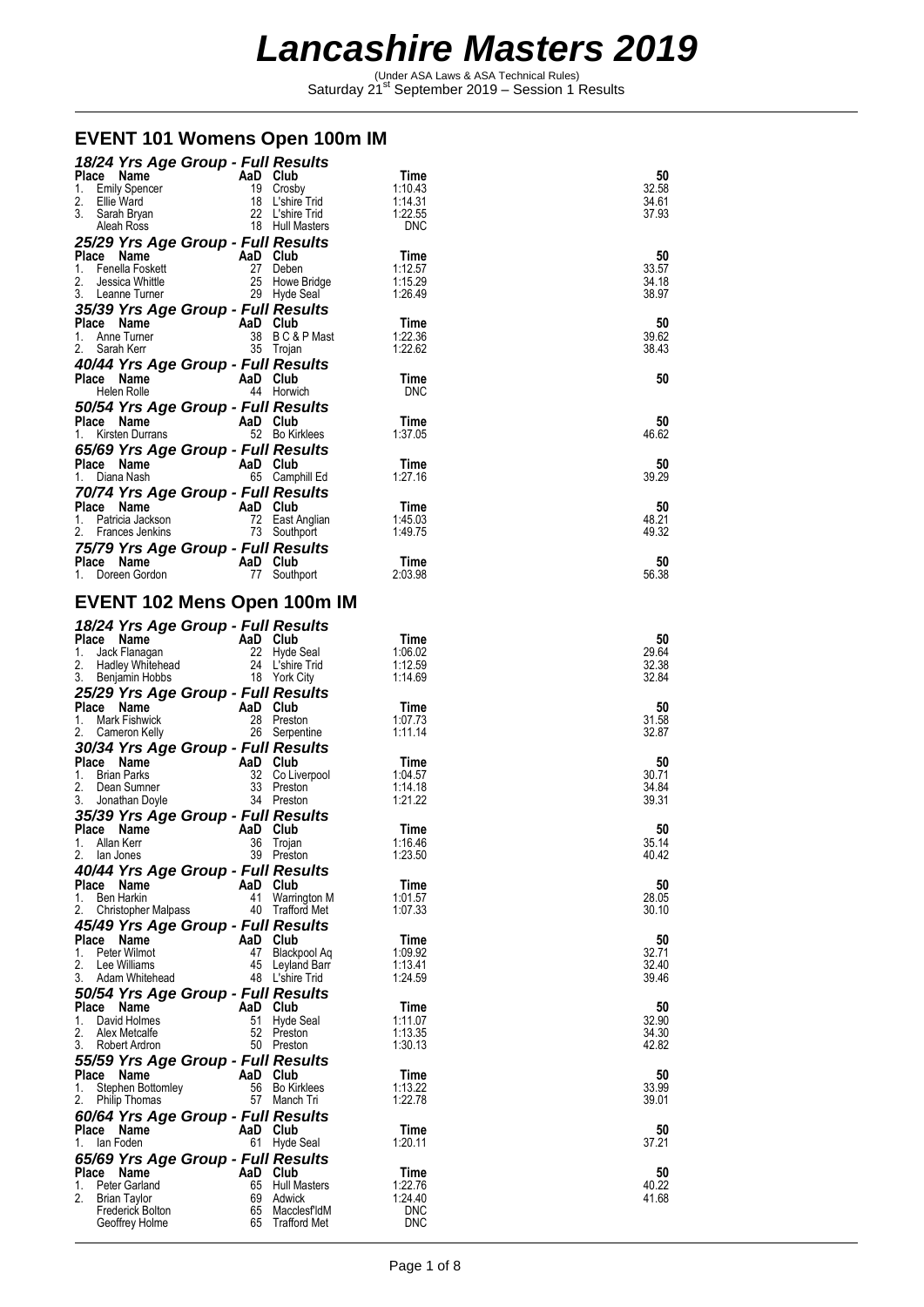Under ASA Laws & ASA Technical Rules)<br>Saturday 21<sup>st</sup> September 2019 – Session 1 Results

### **EVENT 103 Mens/Womens Open 200m Freestyle**

| <b>MENS 18/24 Yrs Age Group - Full Results</b>                                                                                              |                                                          |                       |             |                |                          |
|---------------------------------------------------------------------------------------------------------------------------------------------|----------------------------------------------------------|-----------------------|-------------|----------------|--------------------------|
| Place Name<br>Benjamin Hobbs<br>1.                                                                                                          | AaD Club<br>18 York City                                 | Time<br>2:21.64       | 50          | 100            | 150                      |
| <b>MENS 25/29 Yrs Age Group - Full Results</b>                                                                                              |                                                          |                       |             |                |                          |
| Place Name                                                                                                                                  | AaD Club                                                 | Time                  | 50          | 100            | 150                      |
| <b>Ce Name</b><br>Christopher Knight<br>Mark Fishwick<br>Mark Fishwick<br>28 Preston<br>2.                                                  |                                                          | 1:56.53<br>2:16.20    |             |                |                          |
| 3. Warren Kaveney 27 Trafford Met                                                                                                           |                                                          | 2:29.42               |             |                |                          |
| <b>MENS 30/34 Yrs Age Group - Full Results</b>                                                                                              |                                                          |                       |             |                |                          |
| Place Name                                                                                                                                  | AaD Club                                                 | Time                  | 50          | 100            | 150                      |
| 1. David Jackson                                                                                                                            | 30 Chorley Marl                                          | 2:13.83               |             |                |                          |
| <b>MENS 35/39 Yrs Age Group - Full Results</b><br>Place Name                                                                                | AaD Club                                                 | Time                  | 50          | 100            | 150                      |
| 1.                                                                                                                                          |                                                          | 2:18.60               |             |                |                          |
| Phillip Burchell<br>Michael Rimmington 39 Warrington M<br>Tony Boyle 36 Balfron Barr<br>2.                                                  |                                                          | 2:23.14<br><b>DNC</b> |             |                | $\overline{\phantom{a}}$ |
| MENS 40/44 Yrs Age Group - Full Results                                                                                                     |                                                          |                       |             |                |                          |
|                                                                                                                                             |                                                          | Time                  | 50          | 100            | 150                      |
|                                                                                                                                             |                                                          | 2:05.26<br>2:10.44    |             |                |                          |
| Place Name<br>1. Christopher Rix<br>2. Ben Shaw<br>3. Aaron Phillips<br>3. Aaron Phillips<br>42 Wrexham                                     |                                                          | 2:22.41               |             |                |                          |
| <b>MENS 45/49 Yrs Age Group - Full Results</b>                                                                                              |                                                          |                       |             |                |                          |
| Prace Name<br>1. Andrew Campbell<br>2. Richard Symons<br>2. Richard Symons<br>2. Richard Symons<br>45 Trafford Met                          |                                                          | Time<br>2:07.78       | 50          | 100            | 150                      |
|                                                                                                                                             |                                                          | 2:11.90               |             |                |                          |
| MENS 50/54 Yrs Age Group - Full Results                                                                                                     |                                                          |                       |             |                |                          |
| Place Name                                                                                                                                  | AaD Club<br>50 Trafford Met<br>54 Co Chester<br>50 Colne | Time<br>2:37.39       | 50          | 100            | 150                      |
| Michael Boyle<br>1.<br><b>Clive Roberts</b>                                                                                                 | 54 Co Chester                                            | <b>DNC</b>            |             |                |                          |
| <b>Philip Croxall</b>                                                                                                                       | 50 Colne                                                 | <b>DNC</b>            |             |                |                          |
| <b>MENS 55/59 Yrs Age Group - Full Results</b>                                                                                              |                                                          |                       |             |                |                          |
| Place Name<br>1. Russell Mason                                                                                                              | AaD Club<br>56 Warrington M                              | Time<br>2:15.80       | 50          | 100            | 150                      |
| 2. Mark Jones                                                                                                                               | 59 Warrington M                                          | 2:23.15               |             |                |                          |
| <b>MENS 60/64 Yrs Age Group - Full Results</b>                                                                                              |                                                          |                       |             |                |                          |
| Place Name<br>1. Ian Powell                                                                                                                 | AaD Club<br>60 Welsh Ind                                 | Time<br>2:33.34       | 50          | 100            | 150                      |
| 2. David Burchell                                                                                                                           | 64 Mold                                                  | 2:45.67               |             |                |                          |
| <b>MENS 70/74 Yrs Age Group - Full Results</b>                                                                                              |                                                          |                       |             |                |                          |
| Place Name<br><b>Ce Name <math>\begin{array}{ccc}\n\text{Graham Padgett} \\ \text{Tom} &amp; \text{Cateral}\n\end{array}</math></b><br>1.   | AaD Club<br>72 Warrington M                              | Time<br>2:43.73       | 50          | 100            | 150                      |
| 2. Tony Catterall                                                                                                                           | 73 Colne                                                 | 3:04.46               | 42.17       | 1:28.34        | 2:16.26                  |
| <b>MENS 80 Yrs/Over Age Group - Full Results</b>                                                                                            |                                                          |                       |             |                |                          |
| Place Name                                                                                                                                  | AaD Club                                                 | Time<br>4:02.72       | 50<br>51.72 | 100<br>1:54.89 | 150<br>3:01.19           |
| 1. Keith Leary<br><b>WOMENS 18/24 Yrs Age Group - Full Results</b>                                                                          | 80 Blackpool Aq                                          |                       |             |                |                          |
| Place Name<br>1. Sophie Pyatt<br>2. Kelly Sivill<br>3. Sarah Bryan<br>3. Sarah Bryan<br>24 Howe Bridge<br>24 Howe Bridge<br>27 Lishing Trid |                                                          | Time                  | 50          | 100            | 150                      |
|                                                                                                                                             |                                                          | 2:23.83               |             |                |                          |
|                                                                                                                                             |                                                          | 2:25.68<br>2:43.62    |             |                |                          |
| <b>WOMENS 25/29 Yrs Age Group - Full Results</b>                                                                                            |                                                          |                       |             |                |                          |
| Place Name                                                                                                                                  | AaD Club                                                 | Time                  | 50          | 100            | 150                      |
| 1. Bethan Corley<br>2. Jamie-Leigh Clayton                                                                                                  | 27 Hoylake<br>29 Trafford Met                            | 2:21.46<br>2:48.51    |             |                |                          |
| <b>WOMENS 35/39 Yrs Age Group - Full Results</b>                                                                                            |                                                          |                       |             |                |                          |
| Place Name                                                                                                                                  | AaD Club                                                 | Time                  | 50          | 100            | 150                      |
| 1. Sarah Kerr<br><b>WOMENS 40/44 Yrs Age Group - Full Results</b>                                                                           | 35 Trojan                                                | 2:37.03               |             |                |                          |
| Place Name                                                                                                                                  | AaD Club                                                 | Time                  | 50          | 100            | 150                      |
| 1. Jennifer Moore                                                                                                                           | 43 Trafford Met                                          | 2:59.33               | 39.84       | 1:26.13        | 2:14.84                  |
| <b>WOMENS 45/49 Yrs Age Group - Full Results</b>                                                                                            |                                                          |                       |             |                |                          |
| Place Name<br>1. Melanie Sayed                                                                                                              | AaD Club<br>45 Co Liverpool                              | Time<br>2:30.87       | 50          | 100            | 150                      |
| Janice Craig                                                                                                                                | 48 Milngavie &B                                          | 2:47.27               |             |                |                          |
| 3. Andrea Leech                                                                                                                             | 46 Trafford Met                                          | 3:00.80               | 40.90       | 1:26.64        | 2:15.20                  |
| <b>WOMENS 50/54 Yrs Age Group - Full Results</b><br>Place Name                                                                              | AaD Club                                                 | Time                  | 50          | 100            | 150                      |
| 1. Elaine Craig                                                                                                                             | 52 Milngavie &B                                          | 2:55.13               | 39.44       | 1:22.84        | 2:09.30                  |
| <b>WOMENS 55/59 Yrs Age Group - Full Results</b>                                                                                            |                                                          |                       |             |                |                          |
| Place Name<br>1. Judy Brown                                                                                                                 | AaD Club<br>55 Warrington M                              | Time<br>2:26.19       | 50          | 100            | 150                      |
|                                                                                                                                             |                                                          |                       |             |                |                          |

### **EVENT 104 Womens Open 50m Backstroke**

### *18/24 Yrs Age Group - Full Results*

| Place Name      | AaD Club        | Time  |
|-----------------|-----------------|-------|
| 1. Katie Jepson | 23 Preston      | 30.51 |
| 2. Ellie Ward   | 18 L'shire Trid | 34.91 |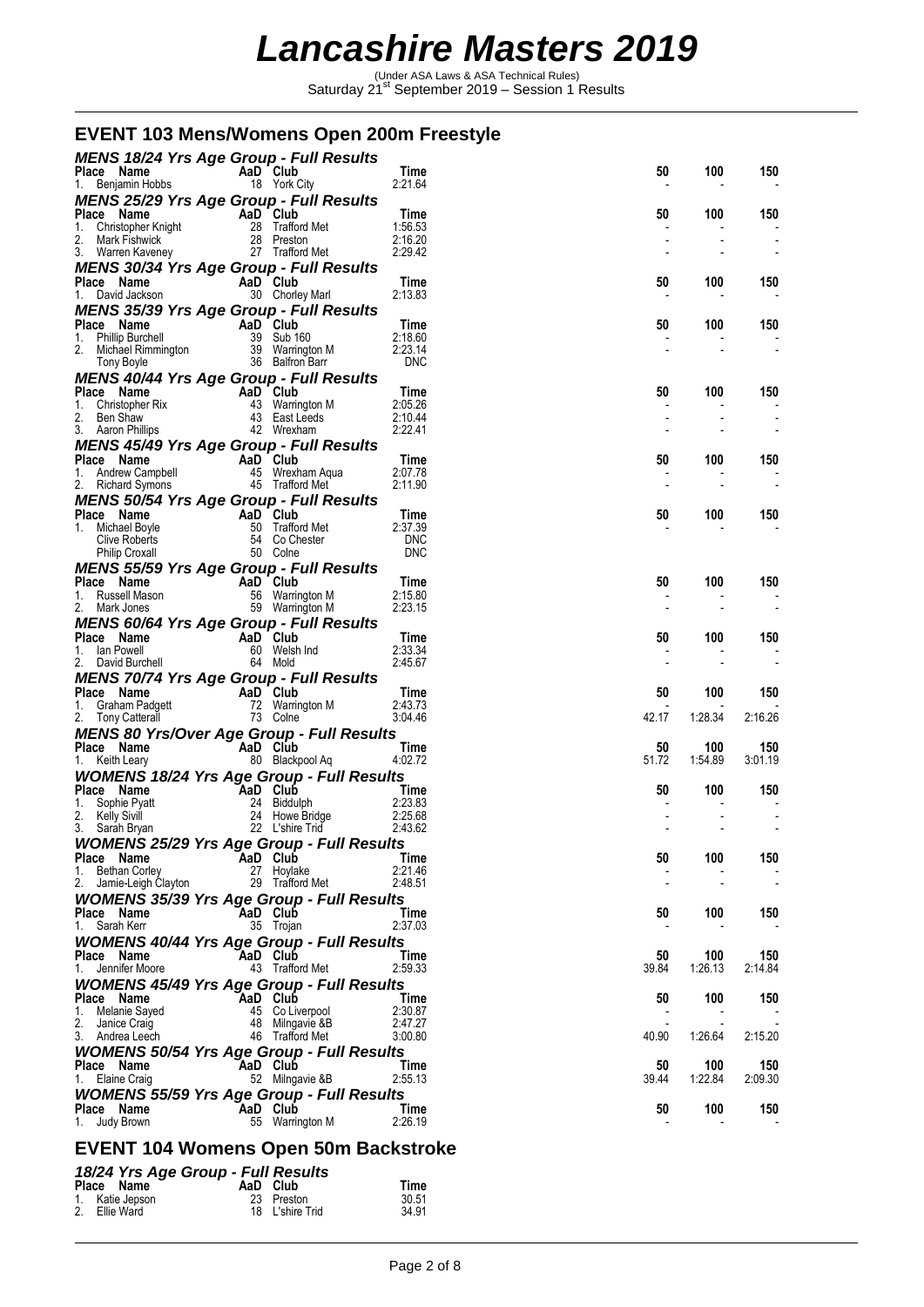Under ASA Laws & ASA Technical Rules)<br>Saturday 21<sup>st</sup> September 2019 – Session 1 Results

| 25/29 Yrs Age Group - Full Results |     |                     |       |
|------------------------------------|-----|---------------------|-------|
| Place<br>Name                      | AaD | Club                | Time  |
| Louisa Zolkiewski<br>1.            | 26  | <b>Trafford Met</b> | 30.38 |
| 2.<br>Jessica Whittle              | 25  | Howe Bridge         | 33.09 |
| 3. Fenella Foskett                 | 27  | Deben               | 34.05 |
| 4. Leanne Turner                   | 29  | Hyde Seal           | 38.10 |
| 30/34 Yrs Age Group - Full Results |     |                     |       |
| Name<br>Place                      | AaD | Club                | Time  |
| <b>Harriet Baker</b>               | 31  | <b>Trafford Met</b> | 36.84 |
| 35/39 Yrs Age Group - Full Results |     |                     |       |
| Place Name                         |     | AaD Club            | Time  |
| 1. Hazel Coward                    |     | 35 Leyland Barr     | 37.58 |
|                                    |     |                     |       |
| 50/54 Yrs Age Group - Full Results |     |                     |       |
| Place Name                         | AaD | Club                | Time  |
| 1. Sarah Greaves                   | 51  | <b>Bo Kirklees</b>  | 48.94 |
| 55/59 Yrs Age Group - Full Results |     |                     |       |
| Name<br>Place                      | AaD | Club                | Time  |
| 1. Karen Barton                    | 59  | Southport           | 39.68 |
| 2.<br>Pamela Lane                  | 57  | Leyland Barr        | 49.50 |
| 75/79 Yrs Age Group - Full Results |     |                     |       |
| Place Name                         | AaD | Club                | Time  |
|                                    |     |                     |       |
| Doreen Gordon                      | 77  | Southport           | DQ 3  |

### **EVENT 105 Mens Open 50m Backstroke**

| 18/24 Yrs Age Group - Full Results<br>Place Name<br>1. Stephen Bromley                                                                  | AaD<br>23            | Club<br>Hyde Seal                                  | Time<br>31.81                   |
|-----------------------------------------------------------------------------------------------------------------------------------------|----------------------|----------------------------------------------------|---------------------------------|
| 25/29 Yrs Age Group - Full Results<br>Place Name<br>Craig Booth<br>$1_{\ldots}$<br>Stephen McQuilliam                                   | AaD<br>26            | Club<br>26 Arfon<br>Co Liverpool                   | Time<br>35.80<br><b>DNC</b>     |
| 30/34 Yrs Age Group - Full Results<br>Name<br>Place<br>David Jackson                                                                    | AaD<br>30            | Club<br><b>Chorley Marl</b>                        | Time<br>32.58                   |
| 35/39 Yrs Age Group - Full Results<br>Place<br>Name<br>1. Allan Kerr<br>40/44 Yrs Age Group - Full Results                              | AaD<br>36            | Club<br>Trojan                                     | Time<br>34.58                   |
| Place Name<br>1. Ben Harkin<br>45/49 Yrs Age Group - Full Results                                                                       | AaD Club<br>41       | Warrington M                                       | Time<br>28.15                   |
| Place<br>Name<br>1. Peter Wilmot<br>2. Jason Brierley                                                                                   | AaD Club<br>47<br>48 | Blackpool Ag<br>Blackpool Aq                       | Time<br>34.85<br>37.51          |
| 50/54 Yrs Age Group - Full Results<br>Place<br>Name<br>Christopher Horne<br>$1_{\ldots}$<br>2.<br>Robert Ardron<br>Stephen Moores<br>3. | AaD<br>52<br>50      | Club<br>Leyland Barr<br>Preston<br>52 Trafford Met | Time<br>40.98<br>42.79<br>52.57 |
| 55/59 Yrs Age Group - Full Results<br>Place<br>Name<br>1. Russell Mason                                                                 | AaD                  | Club<br>56 Warrington M                            | Time<br>32.74                   |
| 65/69 Yrs Age Group - Full Results<br>Place<br>Name<br>1. Geoffrey Holme                                                                | AaD Club<br>65       | <b>Trafford Met</b>                                | Time<br>40.47                   |

#### **EVENT 106 Womens Open 100m Breaststroke**  *25/29 Yrs Age Group - Full Results*

| 25/29 Yrs Age Group - Full Results                    |          |                 |            |       |
|-------------------------------------------------------|----------|-----------------|------------|-------|
| Place Name AaD Club                                   |          |                 | Time       | 50    |
| 1. Sarah Sharrock                                     |          | 25 Trafford Met | 2:06.66    | 59.15 |
| 35/39 Yrs Age Group - Full Results                    |          |                 |            |       |
| Place Name                                            | AaD Club |                 | Time       | 50    |
| 1. Carole Jepson 37 Leyland Barr                      |          |                 | 1:22.44    | 39.34 |
| 2. Anne Turner 38 B C & P Mast                        |          |                 | 1:32.65    | 44.08 |
| 40/44 Yrs Age Group - Full Results                    |          |                 |            |       |
| <b>Example 2</b> AaD Club<br>Place Name               |          |                 | Time       | 50    |
| 1. Mala Rajput-Driver                                 |          | 43 Trafford Met | 1:23.96    | 39.51 |
| 45/49 Yrs Age Group - Full Results                    |          |                 |            |       |
| Place Name AaD Club                                   |          |                 | Time       | 50    |
| 1. Melanie Sayed                                      |          | 45 Co Liverpool | 1:30.96    | 43.60 |
| 50/54 Yrs Age Group - Full Results                    |          |                 |            |       |
| Place Name                                            | AaD Club |                 | Time       | 50    |
| 1. Kirsten Durrans                                    |          | 52 Bo Kirklees  | 1:39.65    | 47.53 |
| 65/69 Yrs Age Group - Full Results                    |          |                 |            |       |
| Place Name                                            | AaD Club |                 | Time       | 50    |
| Sally Shields <b>Sally</b> Shields <b>Sally</b><br>1. |          | 65 Bo Kirklees  | 1:33.81    | 42.89 |
| Noreen Edery                                          | 68       | East Leeds      | <b>DNC</b> |       |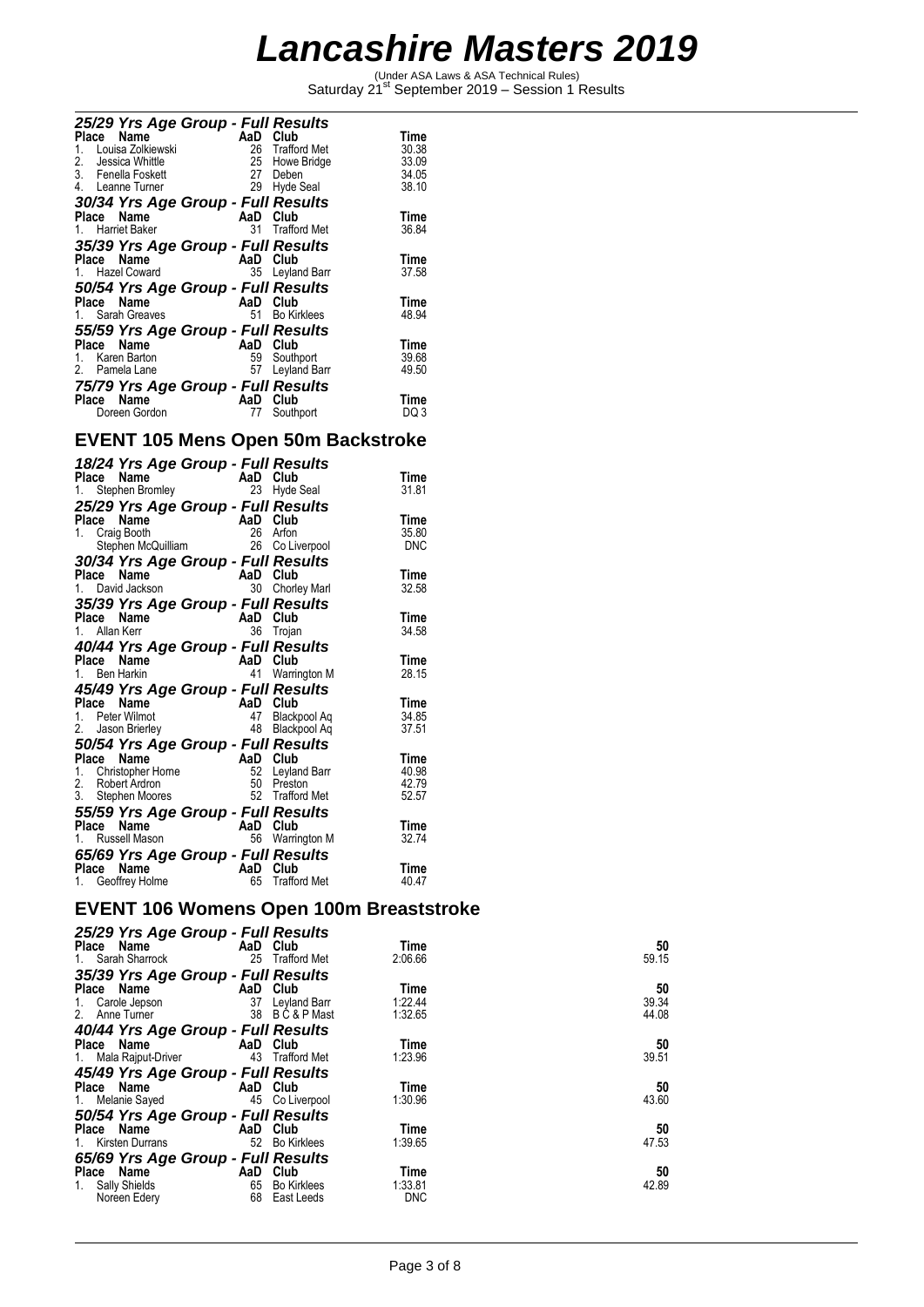Under ASA Laws & ASA Technical Rules)<br>Saturday 21<sup>st</sup> September 2019 – Session 1 Results

|                                                                                                                                                                                                                                                          | 70/74 Yrs Age Group - Full Results       |                    |                |
|----------------------------------------------------------------------------------------------------------------------------------------------------------------------------------------------------------------------------------------------------------|------------------------------------------|--------------------|----------------|
| Place Name                                                                                                                                                                                                                                               | ins <b>AaD Club</b><br>73 Southi         | Time               | 50             |
| 1. Frances Jenkins                                                                                                                                                                                                                                       | 73 Southport                             | 1:51.98            | 53.05          |
| EVENT 107 Mens Open 100m Breaststroke                                                                                                                                                                                                                    |                                          |                    |                |
| 18/24 Yrs Age Group - Full Results                                                                                                                                                                                                                       |                                          |                    |                |
| <b>Place Name</b><br>1. Andrew Davison <b>AaD Club</b><br>21 Presto                                                                                                                                                                                      |                                          | Time               | 50             |
|                                                                                                                                                                                                                                                          | 21 Preston                               | 1:05.24            | 30.48          |
| 25/29 Yrs Age Group - Full Results                                                                                                                                                                                                                       |                                          |                    |                |
| Place Name AaD Club<br>1. Dean Heaps 27 Presto                                                                                                                                                                                                           | 27 Preston                               | Time<br>1:08.32    | 50<br>31.80    |
| 30/34 Yrs Age Group - Full Results                                                                                                                                                                                                                       |                                          |                    |                |
| Place Name<br>1. Brian Parks<br>1. Brian Parks<br>2. Dean Sumner<br>3. Jonathan Doyle<br>3. Jonathan Doyle<br>3. Preston<br>3. Preston                                                                                                                   |                                          | Time               | 50             |
|                                                                                                                                                                                                                                                          |                                          | 1:06.78            | 30.43          |
|                                                                                                                                                                                                                                                          |                                          | 1:20.08<br>1:20.29 | 37.90<br>37.36 |
| 35/39 Yrs Age Group - Full Results                                                                                                                                                                                                                       |                                          |                    |                |
| <b>Place Name</b><br>1. Allan Kerr <b>Carlos Communication</b> 36 Trojan                                                                                                                                                                                 |                                          | Time               | 50             |
|                                                                                                                                                                                                                                                          |                                          | 1:28.27            | 41.00          |
| 40/44 Yrs Age Group - Full Results                                                                                                                                                                                                                       |                                          |                    |                |
| <b>Place Name</b><br>1. James Laverty <b>AaD Club</b><br>42 Winsford                                                                                                                                                                                     |                                          | Time<br>1:23.84    | 50<br>38.92    |
| 45/49 Yrs Age Group - Full Results                                                                                                                                                                                                                       |                                          |                    |                |
| 1912<br>Place Name<br>1. Christopher Rolle<br>2. Andrew Atkinson<br>2. Andrew Atkinson<br>2. Andrew Atkinson<br>2. Andrew Atkinson<br>46 L'shire Trid                                                                                                    |                                          | Time               | 50             |
|                                                                                                                                                                                                                                                          |                                          | 1:15.42<br>1:17.45 | 35.07<br>35.36 |
|                                                                                                                                                                                                                                                          |                                          | DQ 4               |                |
| 50/54 Yrs Age Group - Full Results                                                                                                                                                                                                                       |                                          |                    |                |
| Place Name<br>1. Garry Vickers<br>2. Anthony Wylie<br>3. David Holmes<br>4. Michael Stott<br>1. Garry Wylie<br>51 Etwall<br>52 Co Liverpool<br>4. Michael Stott<br>52 Leyland Barr<br>7. Special Barr<br>7. Special Barr<br>7. Special Barr<br>7. Specia |                                          | Time               | 50             |
|                                                                                                                                                                                                                                                          |                                          | 1:15.51<br>1:16.13 | 35.38<br>35.91 |
|                                                                                                                                                                                                                                                          |                                          | 1:18.24            | 35.18          |
|                                                                                                                                                                                                                                                          |                                          | 1:44.89            | 50.05          |
|                                                                                                                                                                                                                                                          |                                          | <b>DNC</b>         |                |
|                                                                                                                                                                                                                                                          |                                          | Time               | 50             |
| Place Name<br>1. Ian Foden<br>2. David Burchell<br>2. David Burchell<br>2. David Burchell<br>2. David Burchell<br>2. David Burchell<br>2. David Burchell<br>2. David Burchell<br>2. David Burchell<br>2. David Burchell<br>2. David Burchell<br>2. Dav   |                                          | 1:27.50            | 42.72          |
|                                                                                                                                                                                                                                                          |                                          | 1:29.76            | 42.55          |
| 65/69 Yrs Age Group - Full Results                                                                                                                                                                                                                       |                                          |                    |                |
|                                                                                                                                                                                                                                                          |                                          | Time<br>1:26.03    | 50<br>40.51    |
|                                                                                                                                                                                                                                                          |                                          |                    |                |
|                                                                                                                                                                                                                                                          |                                          | 1:29.59            | 42.53          |
| <b>Place Name</b><br>1. Peter Garland<br>2. Brian Taylor 69 Adwick<br>Frederick Bolton 65 MacclesfldM                                                                                                                                                    |                                          | <b>DNC</b>         |                |
|                                                                                                                                                                                                                                                          |                                          |                    |                |
| 70/74 Yrs Age Group - Full Results<br><sup>Place</sup> Name                                   AaD   Club<br>Place Name                                                                                                                                   |                                          | Time<br>1:48.25    | 50             |
| 1. Tony Catterall                                                                                                                                                                                                                                        | AaD Club<br>73 Colne                     |                    | 50.67          |
| <b>EVENT 108 Womens Open 50m Freestyle</b>                                                                                                                                                                                                               |                                          |                    |                |
|                                                                                                                                                                                                                                                          |                                          |                    |                |
| 18/24 Yrs Age Group - Full Results<br>Place Name                                                                                                                                                                                                         | AaD Club                                 | <b>TI</b><br>Time  |                |
| 1.<br><b>Emily Spencer</b>                                                                                                                                                                                                                               | 19 Crosby                                | 27.90              |                |
| 2.<br>Elissa Gornall<br>3.<br>Katie Gaffing                                                                                                                                                                                                              | 19 Preston<br>22 Preston                 | 29.63<br>30.02     |                |
| 4.<br><b>Kelly Sivill</b>                                                                                                                                                                                                                                | 24<br>Howe Bridge                        | 30.93              |                |
| Ellie Ward<br>5.<br>Sarah Bryan<br>6.                                                                                                                                                                                                                    | 18 L'shire Trid<br>22 L'shire Trid       | 31.00<br>33.11     |                |
| Aleah Ross                                                                                                                                                                                                                                               | 18 Hull Masters                          | <b>DNC</b>         |                |
| 25/29 Yrs Age Group - Full Results                                                                                                                                                                                                                       |                                          |                    |                |
| Place Name                                                                                                                                                                                                                                               | AaD Club                                 | Time               |                |
| Fenella Foskett<br>1.<br>2.<br>Jessica Whittle                                                                                                                                                                                                           | 27 Deben<br>25<br>Howe Bridge            | 29.64<br>29.86     |                |
| 3. Leanne Turner                                                                                                                                                                                                                                         | 29 Hyde Seal                             | 34.93              |                |
| 4.<br>Jamie-Leigh Clayton                                                                                                                                                                                                                                | 29<br><b>Trafford Met</b>                | 36.40              |                |
| 5.<br>Sarah Sharrock                                                                                                                                                                                                                                     | 25 Trafford Met                          | 42.95              |                |
| 30/34 Yrs Age Group - Full Results<br>Place Name                                                                                                                                                                                                         | AaD Club                                 | Time               |                |
| Deborah Crossland<br>1.                                                                                                                                                                                                                                  | 32 Bo Kirklees                           | 30.62              |                |
| 2.<br><b>Harriet Baker</b>                                                                                                                                                                                                                               | 31 Trafford Met                          | 32.54              |                |
| 35/39 Yrs Age Group - Full Results                                                                                                                                                                                                                       |                                          | Time               |                |
| Place Name<br>1.<br>Lindsay Houlston                                                                                                                                                                                                                     | AaD Club<br>38<br>Warrington M           | 31.30              |                |
| 2.<br>Sarah Kerr                                                                                                                                                                                                                                         | 35<br>Trojan                             | 32.15              |                |
| 3. Hazel Coward<br>4. Anne Turner                                                                                                                                                                                                                        | 35 Leyland Barr<br>38 BC&PMast           | 32.31<br>32.69     |                |
| 5.<br>Rachel Kenny                                                                                                                                                                                                                                       | 39 Southport                             | 33.12              |                |
| 40/44 Yrs Age Group - Full Results                                                                                                                                                                                                                       |                                          |                    |                |
| Place Name                                                                                                                                                                                                                                               | AaD Club                                 | Time               |                |
| Jennifer Moore<br>1.<br>2.<br>Toni Ashton                                                                                                                                                                                                                | 43<br>Trafford Met<br>41<br>L'shire Trid | 36.76<br>37.33     |                |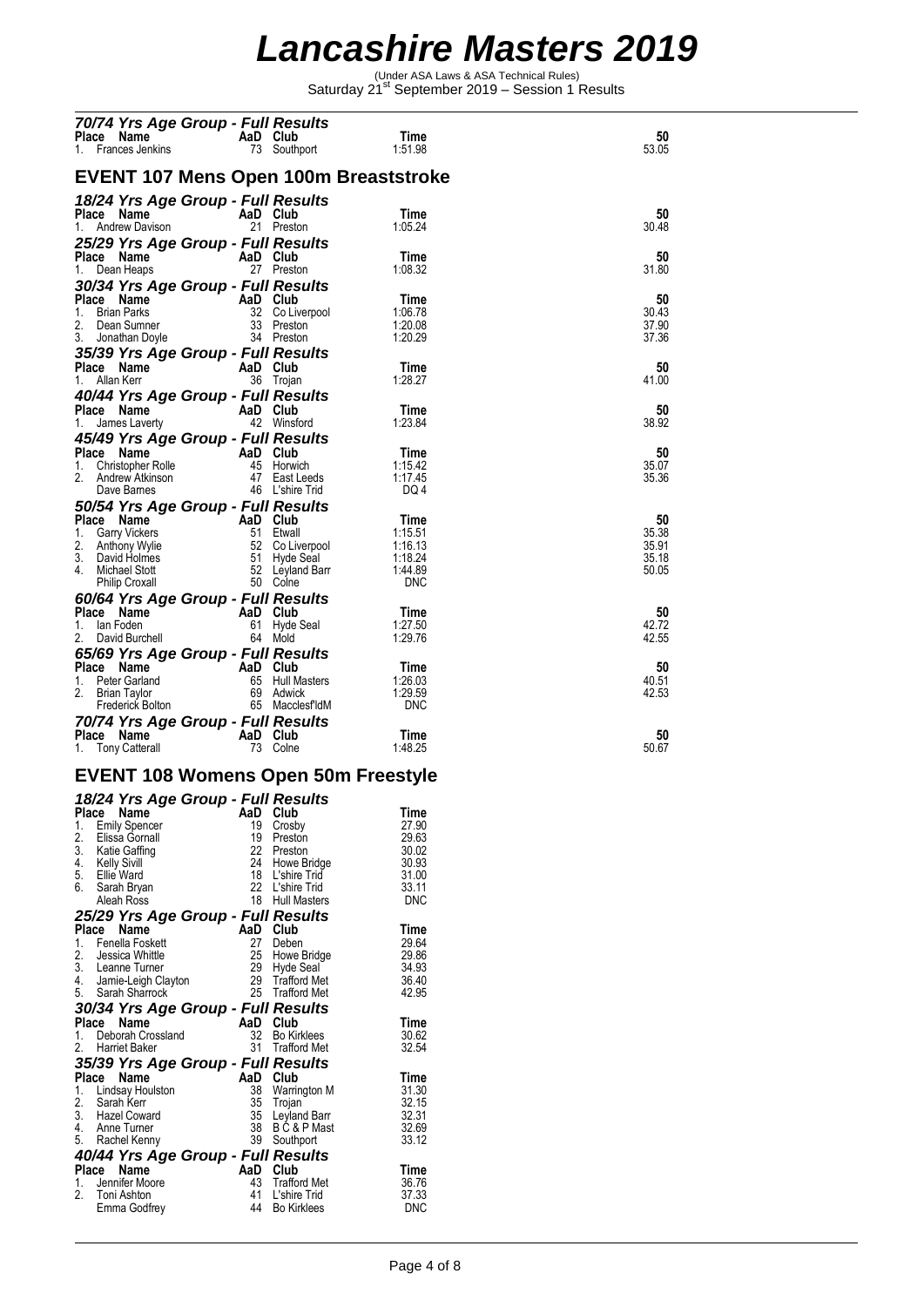Under ASA Laws & ASA Technical Rules)<br>Saturday 21<sup>st</sup> September 2019 – Session 1 Results

| 45/49 Yrs Age Group - Full Results |     |                    |            |
|------------------------------------|-----|--------------------|------------|
| Place Name                         |     | AaD Club           | Time       |
| 1. Janice Craig                    | 48  | Milngavie &B       | 34.75      |
| 2. Andrea Leech                    |     | 46 Trafford Met    | 36.37      |
| 50/54 Yrs Age Group - Full Results |     |                    |            |
| Place Name                         |     | AaD Club           | Time       |
| 1. Elaine Craig                    |     | 52 Milngavie &B    | 36.73      |
| 55/59 Yrs Age Group - Full Results |     |                    |            |
| Place Name                         |     | AaD Club           | Time       |
| 1. Wendy Mellett                   |     | 56 Trafford Met    | 35.58      |
| 2. Pamela Lane                     |     | 57 Leyland Barr    | 40.14      |
| 60/64 Yrs Age Group - Full Results |     |                    |            |
| Place Name                         |     | AaD Club           | Time       |
| Elaine Fitchie                     |     | 63 Leyland Barr    | <b>DNC</b> |
| 65/69 Yrs Age Group - Full Results |     |                    |            |
| Place Name                         |     | AaD Club           | Time       |
|                                    | 65  | <b>Bo Kirklees</b> | 37.02      |
| 1. Sally Shields                   |     |                    |            |
| 75/79 Yrs Age Group - Full Results |     |                    |            |
| Place Name                         | AaD | Club               | Time       |
| Doreen Gordon                      | 77  | Southport          | 44.56      |
|                                    |     |                    |            |

### **EVENT 109 Mens Open 50m Freestyle**

|                        |       | 18/24 Yrs Age Group - Full Results         |           |                         |                |
|------------------------|-------|--------------------------------------------|-----------|-------------------------|----------------|
| Place                  |       | Name                                       | AaD       | Club                    | Time           |
| 1.                     |       | Jack Flanagan                              | 22        | Hyde Seal               | 25.61          |
| 2.                     |       | Stephen Bromley                            | 23        | Hyde Seal               | 27.35          |
| 3.                     |       | Benjamin Hobbs                             | 18        | <b>York City</b>        | 27.84          |
| 4.                     |       | Hadley Whitehead                           |           | 24 L'shire Trid         | 28.04          |
|                        |       | 25/29 Yrs Age Group - Full Results         |           |                         |                |
| Place                  |       | Name                                       | AaD       | Club                    | Time           |
| 1.                     |       | James Doolan                               | 29        | Co Salford              | 26.29          |
| 2.                     |       | Adam Fawl                                  | 25        | Preston                 | 26.92          |
| 3.                     |       | Mark Fishwick                              | 28        | Preston                 | 27.16          |
| 4.                     |       | Cameron Kelly                              | 26        | Serpentine              | 27.68          |
| 5.                     |       | Craig Booth                                | 26        | Arfon                   | 29.83          |
| 6.                     |       | Warren Kaveney                             | 27        | <b>Trafford Met</b>     | 29.86          |
|                        |       | Stephen McQuilliam                         | 26        | Co Liverpool            | DNC            |
|                        |       | 30/34 Yrs Age Group - Full Results         |           |                         |                |
| Place                  |       | Name                                       | AaD       | Club                    | Time           |
| 1.                     |       | <b>Brian Parks</b>                         | 32        | Co Liverpool            | 25.98          |
| 2.                     |       | David Jackson                              | 30        | <b>Chorley Marl</b>     | 27.85          |
| 3.                     |       | Satoshi Fukui                              | 31        | Asa Temp 2              | 29.04          |
| 4.                     |       | Dean Sumner                                | 33        | Preston                 | 30.41          |
| 5.                     |       | Jonathan Doyle                             | 34        | Preston                 | 31.64          |
|                        |       | 35/39 Yrs Age Group - Full Results         |           |                         |                |
| Place                  |       | Name                                       | AaD       | Club                    | Time           |
| 1.                     |       | Adam Carlisle                              | 35        | Blackpool Aq            | 25.82          |
| 2.                     |       | Michael Rimmington                         | 39        | Warrington M            | 27.89          |
| 3.                     |       | <b>Phillip Burchell</b>                    | 39        | Sub 160                 | 29.25          |
| 4.                     |       | lan Jones                                  | 39        | Preston                 | 31.12          |
|                        |       | Tony Boyle                                 | 36        | <b>Balfron Barr</b>     | DNC            |
|                        |       | 40/44 Yrs Age Group - Full Results         |           |                         |                |
| Place                  |       | Name                                       | AaD       | Club                    | Time           |
| 1.                     |       | Aaron Phillips                             | 42        | Wrexham                 | 28.25          |
| 2.                     |       | James Laverty                              | 42        | Winsford                | 30.40          |
| 3.                     |       | James Hopkins                              | 40        | Warrington M            | 31.16          |
|                        |       | Chris Knee                                 | 40        | East Leeds              | <b>DNC</b>     |
|                        |       | 45/49 Yrs Age Group - Full Results         |           |                         |                |
| Place                  |       | Name                                       | AaD       | Club                    | Time           |
| 1.                     |       | Peter Wilmot                               | 47        | Blackpool Ag            | 27.24          |
| 2.                     |       | Andrew Atkinson                            | 47        | East Leeds              | 27.83          |
|                        |       | 3. Richard Symons                          | 45        | Trafford Met            | 28.03          |
|                        |       | 4. Christopher Rolle                       | 45        | Horwich                 | 28.19          |
| 5.                     |       | Jason Brierley                             | 48        | Blackpool Aq            | 29.47          |
| 6.                     |       | Adam Whitehead                             | 48        | L'shire Trid            | 29.51          |
|                        |       | Alan Weddell                               | 47        | Ashington               | DNC            |
|                        |       | 50/54 Yrs Age Group - Full Results         |           |                         |                |
|                        |       | Place Name                                 | AaD       | Club                    | Time           |
| 1.                     |       | David Holmes                               | 51        | <b>Hyde Seal</b>        | 26.76          |
| 2.<br>$\overline{3}$ . |       | Alex Metcalfe                              | 52<br>50  | Preston                 | 27.70          |
| 4.                     |       | Michael Boyle                              | 52        | <b>Trafford Met</b>     | 29.59<br>32.25 |
| 5.                     |       | Christopher Horne<br>Robert Ardron         | 50        | Leyland Barr<br>Preston | 32.37          |
| 6.                     |       | Stephen Moores                             | 52        | <b>Trafford Met</b>     | 38.37          |
|                        |       | Michael Stott                              | 52        | Leyland Barr            | DNC            |
|                        |       |                                            |           |                         |                |
| Place                  |       | 55/59 Yrs Age Group - Full Results<br>Name | AaD       | Club                    | Time           |
| 1.                     |       | Russell Mason                              | 56        | Warrington M            | 27.26          |
| 2.                     |       | <b>Philip Thomas</b>                       | 57        | Manch Tri               | 31.72          |
|                        |       |                                            |           |                         |                |
|                        |       | 60/64 Yrs Age Group - Full Results         |           |                         |                |
| 1.                     | Place | Name<br>lan Powell                         | AaD<br>60 | Club                    | Time           |
| 2.                     |       | lan Foden                                  | 61        | Welsh Ind<br>Hyde Seal  | 30.87<br>31.21 |
|                        |       |                                            |           |                         |                |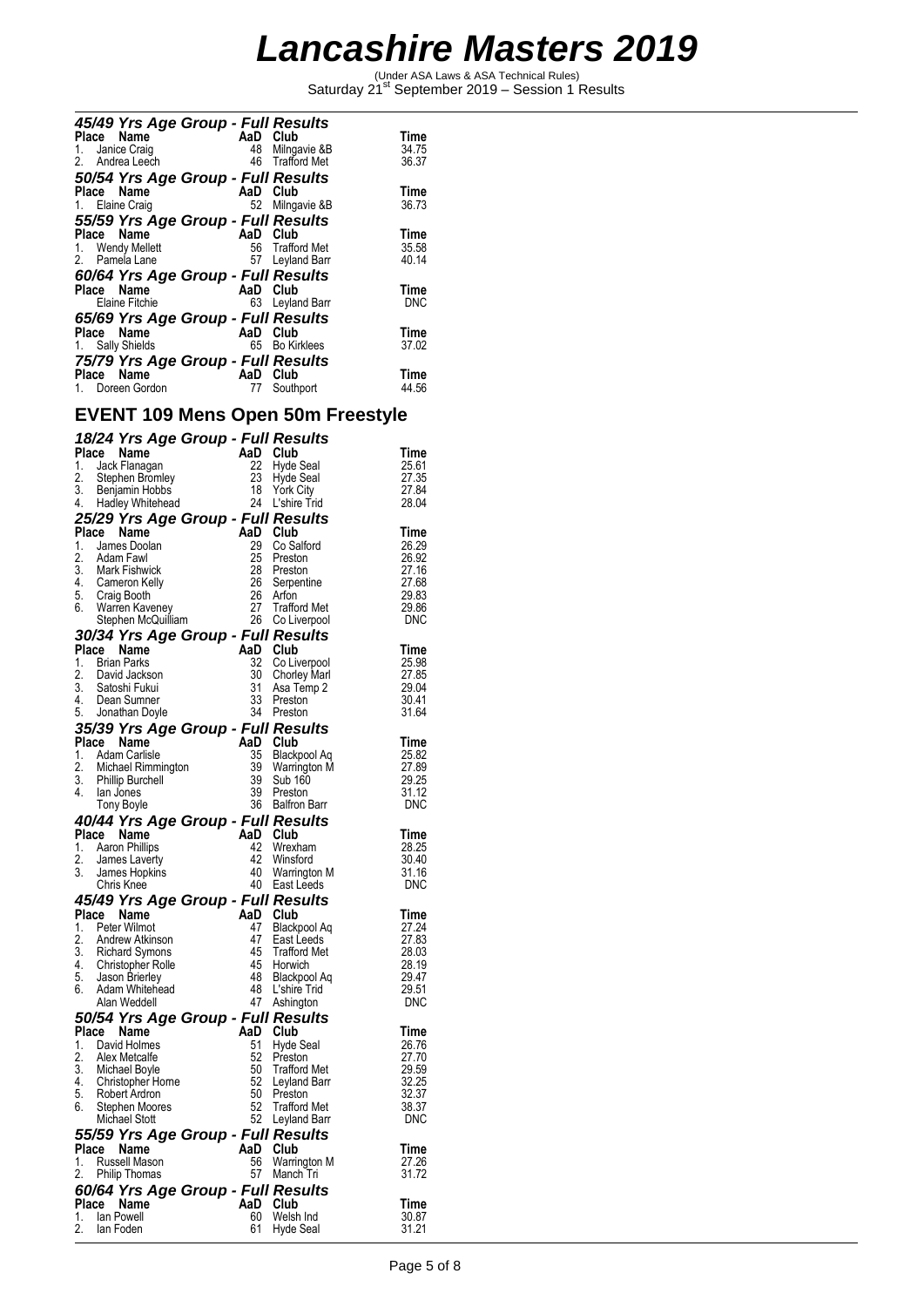Under ASA Laws & ASA Technical Rules)<br>Saturday 21<sup>st</sup> September 2019 – Session 1 Results

| 65/69 Yrs Age Group - Full Results<br>Place Name                                                                                                                                                                                 | AaD Club |                                    | Time                        |                |                |                |
|----------------------------------------------------------------------------------------------------------------------------------------------------------------------------------------------------------------------------------|----------|------------------------------------|-----------------------------|----------------|----------------|----------------|
| Steven Wall<br>80 Yrs/Over Age Group - Full Results                                                                                                                                                                              |          | 65 Co Liverpool                    | <b>DNC</b>                  |                |                |                |
| <b>Place Name</b><br>1. Keith Leary<br>John Dean<br>1. John Dean<br>1. Band B3 Hyde Seal                                                                                                                                         |          |                                    | Time<br>47.98               |                |                |                |
|                                                                                                                                                                                                                                  |          | 83 Hyde Seal                       | <b>DNC</b>                  |                |                |                |
| <b>EVENT 110 Womens Open 100m Butterfly</b>                                                                                                                                                                                      |          |                                    |                             |                |                |                |
| 18/24 Yrs Age Group - Full Results                                                                                                                                                                                               |          |                                    | Time                        | 50             |                |                |
| <b>Place Name</b><br>1. Katie Hands<br>2. Katie Gaffing<br>3. Elissa Gornall<br>3. Elissa Gornall<br>19 Preston                                                                                                                  |          |                                    | 1:09.70<br>1:12.09          | 31.39<br>33.56 |                |                |
|                                                                                                                                                                                                                                  |          |                                    | 1:12.98                     | 34.03          |                |                |
| 25/29 Yrs Age Group - Full Results                                                                                                                                                                                               |          |                                    | Time                        | 50             |                |                |
| <b>Place Name<br/> 1.</b> Louisa Zolkiewski<br>26 Trafford Met<br>27 Hoylake<br>27 Hoylake                                                                                                                                       |          |                                    | 1:07.51<br>1:13.85          | 30.98<br>34.19 |                |                |
| 45/49 Yrs Age Group - Full Results                                                                                                                                                                                               |          |                                    | Time                        | 50             |                |                |
| <b>Place Name</b><br>1. Melanie Sayed <b>1. AaD Club</b><br>45 Co Liverpool                                                                                                                                                      |          |                                    | 1:19.86                     | 37.00          |                |                |
| 55/59 Yrs Age Group - Full Results<br>Place Name<br>AaD Club<br>55 Warrin                                                                                                                                                        |          |                                    | Time                        | 50             |                |                |
| 1. Judy Brown<br>70/74 Yrs Age Group - Full Results                                                                                                                                                                              |          | 55 Warrington M                    | 1:15.50                     | 35.75          |                |                |
| Place Name <b>AaD Club</b><br>1. Patricia Jackson <b>AaD Club</b><br>72 East A                                                                                                                                                   |          | 72 East Anglian                    | Time<br>1:54.38             | 50<br>52.91    |                |                |
| <b>EVENT 111 Mens Open 100m Butterfly</b>                                                                                                                                                                                        |          |                                    |                             |                |                |                |
| 18/24 Yrs Age Group - Full Results                                                                                                                                                                                               |          |                                    |                             |                |                |                |
| Place Name<br>1. Stephen Marshall                                                                                                                                                                                                | AaD Club | 24 Preston                         | Time<br>1:01.96             | 50<br>28.89    |                |                |
| 25/29 Yrs Age Group - Full Results                                                                                                                                                                                               |          |                                    |                             |                |                |                |
|                                                                                                                                                                                                                                  |          |                                    | Time<br>55.61               | 50<br>25.55    |                |                |
| Place Name<br>1. Adam Fawl<br>2. Christopher Knight<br>3. Dean Heaps<br>4. Cameron Kelly<br>2. Seppentine<br>2. Seppentine<br>2. Seppentine<br>2. Seppentine<br>2. Seppentine<br>2. Seppentine<br>2. Seppentine<br>2. Seppentine |          |                                    | 59.62<br>1:07.12<br>1:13.58 | 27.89<br>30.64 |                |                |
| 30/34 Yrs Age Group - Full Results                                                                                                                                                                                               |          |                                    |                             | 33.56          |                |                |
| Place Name<br>AaD Club<br>30 Chorle<br>1. David Jackson                                                                                                                                                                          |          | 30 Chorley Marl                    | Time<br>1:06.27             | 50<br>30.45    |                |                |
| 40/44 Yrs Age Group - Full Results                                                                                                                                                                                               |          |                                    | Time                        | 50             |                |                |
| <b>Place Name AaD Club</b><br>1. Ben Harkin 41 Warrington M<br>2. Christopher Malpass 40 Trafford Met<br>3. Ben Shaw 43 East Leeds                                                                                               |          |                                    | 1:01.00<br>1:04.10          | 28.25<br>30.20 |                |                |
| 3. Ben Shaw                                                                                                                                                                                                                      |          | 43 East Leeds                      | 1:07.31                     | 31.51          |                |                |
| 45/49 Yrs Age Group - Full Results<br>Place Name                                                                                                                                                                                 | AaD Club |                                    | Time                        | 50             |                |                |
| 1. Andrew Campbell<br>2. Richard Symons                                                                                                                                                                                          |          | 45 Wrexham Aqua<br>45 Trafford Met | 1:03.11<br>1:06.95          | 29.03<br>31.04 |                |                |
| 50/54 Yrs Age Group - Full Results<br>Place Name                                                                                                                                                                                 | AaD Club |                                    | Time                        | 50             |                |                |
| 1. Anthony Wylie<br>65/69 Yrs Age Group - Full Results                                                                                                                                                                           |          | 52 Co Liverpool                    | 1:09.01                     | 31.98          |                |                |
| Place Name<br>1. Steven Wall                                                                                                                                                                                                     | AaD Club | 65 Co Liverpool                    | Time<br>1:11.05             | 50<br>32.47    |                |                |
| Geoffrey Holme                                                                                                                                                                                                                   |          | 65 Trafford Met                    | <b>DNC</b>                  |                |                |                |
| EVENT 112 Mens/Womens Open 200m Backstroke                                                                                                                                                                                       |          |                                    |                             |                |                |                |
| <b>MENS 30/34 Yrs Age Group - Full Results</b><br>Place Name                                                                                                                                                                     |          |                                    | Time                        | 50             | 100            |                |
| 1. David Jackson                                                                                                                                                                                                                 | AaD Club | 30 Chorley Marl                    | 2:37.27                     | 35.28          | 1:15.06        | 150<br>1:56.50 |
| <b>MENS 40/44 Yrs Age Group - Full Results</b><br>Place Name                                                                                                                                                                     | AaD Club |                                    | Time                        | 50             | 100            | 150            |
| 1. Christopher Rix<br><b>MENS 55/59 Yrs Age Group - Full Results</b>                                                                                                                                                             |          | 43 Warrington M                    | 2:17.39                     | 33.21          | 1:07.95        | 1:43.11        |
| Place Name<br>Stephen Bottomley<br>1.                                                                                                                                                                                            | AaD Club | 56 Bo Kirklees                     | Time<br>2:34.28             | 50<br>36.22    | 100<br>1:15.09 | 150<br>1:55.66 |
| Mark Jones<br>2.                                                                                                                                                                                                                 |          | 59 Warrington M                    | 2:49.49                     | 40.99          | 1:24.53        | 2:07.21        |
| <b>MENS 65/69 Yrs Age Group - Full Results</b><br>Place Name                                                                                                                                                                     | AaD Club |                                    | Time                        | 50             | 100            | 150            |
| David Randall<br>1.<br><b>WOMENS 18/24 Yrs Age Group - Full Results</b>                                                                                                                                                          |          | 65 Manch Tri                       | 3:23.84                     | 50.52          | 1:41.23        | 2:32.84        |
| Place Name<br>Sophie Pyatt<br>1.                                                                                                                                                                                                 | AaD Club | 24 Biddulph                        | Time<br>2:37.58             | 50<br>37.09    | 100<br>1:16.68 | 150<br>1:57.47 |
| 2. Kelly Sivill<br>Aleah Ross                                                                                                                                                                                                    | 24       | Howe Bridge<br>18 Hull Masters     | 2:40.95<br><b>DNC</b>       | 36.90          | 1:17.83        | 1:58.64        |
|                                                                                                                                                                                                                                  |          |                                    |                             |                |                |                |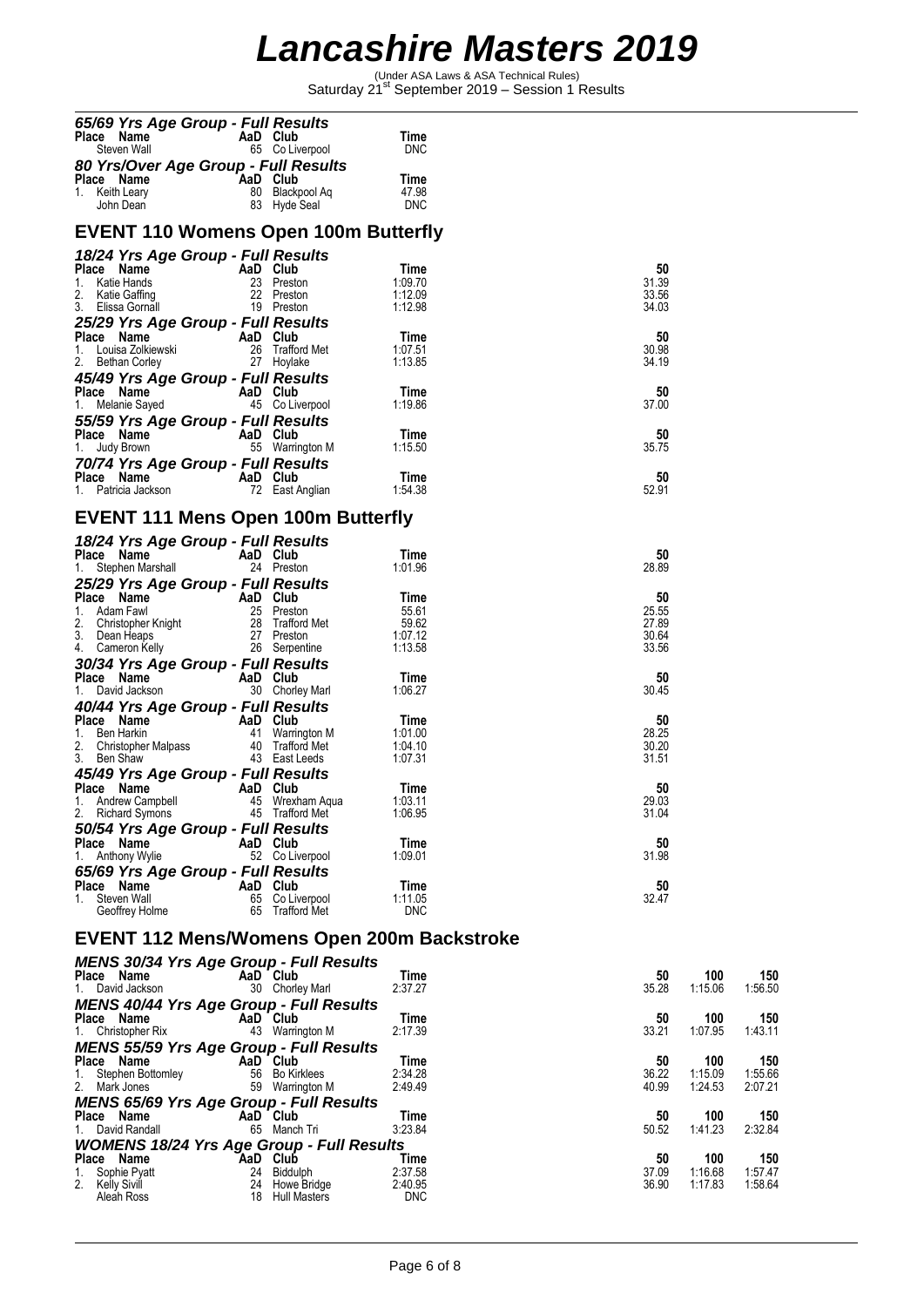Under ASA Laws & ASA Technical Rules)<br>Saturday 21<sup>st</sup> September 2019 – Session 1 Results

| <b>WOMENS 25/29 Yrs Age Group - Full Results</b>                                                                                            |                                                                                                                                                                                                                                                                          |                                                 |                              |                               |                               |             |                               |                               |
|---------------------------------------------------------------------------------------------------------------------------------------------|--------------------------------------------------------------------------------------------------------------------------------------------------------------------------------------------------------------------------------------------------------------------------|-------------------------------------------------|------------------------------|-------------------------------|-------------------------------|-------------|-------------------------------|-------------------------------|
| Place Name<br>1. Leanne Turner                                                                                                              |                                                                                                                                                                                                                                                                          | AaD Club<br><u>and the Time</u><br>29 Hyde Seal | 3:01.15                      |                               |                               | 50<br>41.49 | 100<br>1:27.13                | 150<br>2:14.93                |
| <b>WOMENS 55/59 Yrs Age Group - Full Results</b>                                                                                            |                                                                                                                                                                                                                                                                          |                                                 |                              |                               |                               |             |                               |                               |
| Place Name                                                                                                                                  |                                                                                                                                                                                                                                                                          | AaD Club                                        | Time                         |                               |                               | 50          | 100                           | 150                           |
| 1. Karen Barton                                                                                                                             |                                                                                                                                                                                                                                                                          | 59 Southport                                    | 3:09.67                      |                               |                               | 43.28       | 1:31.59                       | 2:21.34                       |
| <b>WOMENS 65/69 Yrs Age Group - Full Results</b>                                                                                            |                                                                                                                                                                                                                                                                          |                                                 |                              |                               |                               |             |                               |                               |
| Place Name<br>1. Diana Nash                                                                                                                 | AaD Club                                                                                                                                                                                                                                                                 | 65 Camphill Ed                                  | Time<br>3:01.41              |                               |                               | 50<br>42.25 | 100<br>1:28.24                | 150<br>2:16.28                |
| <b>WOMENS 70/74 Yrs Age Group - Full Results</b>                                                                                            |                                                                                                                                                                                                                                                                          |                                                 |                              |                               |                               |             |                               |                               |
| Place Name                                                                                                                                  | AaD Club                                                                                                                                                                                                                                                                 |                                                 | Time                         |                               |                               | 50          | 100                           | 150                           |
| 1. Frances Jenkins                                                                                                                          |                                                                                                                                                                                                                                                                          | 73 Southport                                    | 3:42.89                      |                               |                               | 52.92       | 1:49.16                       | 2:46.45                       |
| <b>EVENT 113 Mens/Womens Open 800m Freestyle</b>                                                                                            |                                                                                                                                                                                                                                                                          |                                                 |                              |                               |                               |             |                               |                               |
|                                                                                                                                             |                                                                                                                                                                                                                                                                          |                                                 |                              |                               |                               |             |                               |                               |
| <b>MENS 18/24 Yrs Age Group - Full Results</b>                                                                                              |                                                                                                                                                                                                                                                                          |                                                 | Time                         |                               |                               |             |                               |                               |
|                                                                                                                                             |                                                                                                                                                                                                                                                                          | 18 York City                                    | 10:27.02                     |                               |                               |             |                               |                               |
| <b>Place Name</b><br>1. Benjamin Hobbs<br>50m 33.68<br>450m 5:52.12<br>100m 1:11.91<br>1.1.91<br>1.1.91<br>1.1.91<br>1.1.91<br>500m 6:32.40 |                                                                                                                                                                                                                                                                          | $1.52.16$<br>550m 7:12.41                       | 200m 2:32.09                 | 250m 3:11.90                  | 300m 3:52.07                  |             | 350m 4:32.12                  | 400m 5:12.07                  |
| MENS 25/29 Yrs Age Group - Full Results                                                                                                     |                                                                                                                                                                                                                                                                          |                                                 | 600m 7:52.43                 | 650m 8:31.57                  | 700m 9:11.46                  |             | 750m 9:50.31                  | 800m 10:27.02                 |
| Place Name                                                                                                                                  | <b>And Club</b><br><b>And Club</b><br>Heaps 27 Prestor<br>50m 32.83<br>450m 5:28.86<br>100m 1:08.84<br>450m 5:28.86<br>m Kaveney<br>100m 1:08.84<br>100m 1:08.84<br>100m 1:08.84<br>100m 1:08.84<br>100m 1:08.84<br>100m 1:08.7<br>17affor<br>50m 6:55.32<br>500m 6:57.7 |                                                 | Time                         |                               |                               |             |                               |                               |
| 1. Dean Heaps                                                                                                                               |                                                                                                                                                                                                                                                                          | 27 Preston                                      | 9:50.03                      |                               |                               |             |                               |                               |
|                                                                                                                                             |                                                                                                                                                                                                                                                                          | 150m 1:45.45<br>550m 6:43.58                    | 200m 2:20.11<br>600m 7:21.63 | 250m 2:58.00<br>650m 7:59.75  | 300m 3:35.47<br>700m -        |             | 350m 4:12.23<br>750m 9:01.73  | 400m 4:50.99<br>800m 9:50.03  |
| 2. Warren Kaveney                                                                                                                           |                                                                                                                                                                                                                                                                          | 27 Trafford Met                                 | 11:06.50                     |                               |                               |             |                               |                               |
| 450m 6:15.32                                                                                                                                | 500m 6:57.72                                                                                                                                                                                                                                                             | 150m 1:58.60<br>550m 7:39.69                    | 200m 2:41.37<br>600m 8:22.63 | 250m 3:23.96<br>650m 9:05.05  | 300m 4:07.40<br>700m 9:46.71  |             | 350m 4:50.32<br>750m 10:26.85 | 400m 5:32.76<br>800m 11:06.50 |
| <b>MENS 35/39 Yrs Age Group - Full Results</b>                                                                                              |                                                                                                                                                                                                                                                                          |                                                 |                              |                               |                               |             |                               |                               |
| Place Name                                                                                                                                  |                                                                                                                                                                                                                                                                          |                                                 | Time                         |                               |                               |             |                               |                               |
| 1. Nick Valentine                                                                                                                           | <b>AaD Club</b><br>38 Tynem<br>0.92 100m 1:04.11<br>6.12 500m 5:40.86                                                                                                                                                                                                    | 38 Tynemouth                                    | 9:06.35                      |                               |                               |             |                               |                               |
| 50m 30.92<br>450m 5:06.12                                                                                                                   | 500m 5:40.86                                                                                                                                                                                                                                                             | 150m 1:37.76<br>550m 6:15.57                    | 200m 2:12.37<br>600m 6:50.22 | 250m 2:46.86<br>650m 7:24.66  | 300m 3:21.87<br>700m -        |             | 350m 3:56.68<br>750m -        | 400m 4:31.41<br>800m 9:06.35  |
| <b>MENS 40/44 Yrs Age Group - Full Results</b>                                                                                              |                                                                                                                                                                                                                                                                          |                                                 |                              |                               |                               |             |                               |                               |
| Place Name                                                                                                                                  | <b>AD</b> Club<br>40 Warrin<br>41.10 100m 1:25.60<br>33.20 500m 7:17.58                                                                                                                                                                                                  |                                                 | Time                         |                               |                               |             |                               |                               |
| 1. James Hopkins<br>50m 41.10                                                                                                               |                                                                                                                                                                                                                                                                          | 40 Warrington M<br>150m 2:10.68                 | 11:40.32<br>200m 2:54.57     | 250m 3:38.21                  | 300m 4:22.07                  |             | 350m 5:05.48                  | 400m 5:49.52                  |
| 450m 6:33.20                                                                                                                                | 500m 7:17.58                                                                                                                                                                                                                                                             | 550m 8:01.93                                    | 600m 8:47.04                 | 650m 9:32.04                  | 700m 10:17.43                 |             | 750m 11:01.19                 | 800m 11:40.32                 |
| <b>MENS 45/49 Yrs Age Group - Full Results</b>                                                                                              |                                                                                                                                                                                                                                                                          |                                                 |                              |                               |                               |             |                               |                               |
| Place Name<br>1. Richard Symons                                                                                                             | <b>AaD Club</b><br>3.29 100m 1:09.78<br>3.29 100m 1:09.78<br>3.25 500m 6:07.55                                                                                                                                                                                           | 45 Trafford Met                                 | Time<br>9:50.25              |                               |                               |             |                               |                               |
| 50m 33.29                                                                                                                                   |                                                                                                                                                                                                                                                                          | 150m 1:46.57                                    | 200m 2:23.12                 | 250m 3:00.56                  | 300m 3:38.15                  |             | 350m 4:15.75                  | 400m 4:52.80                  |
| 450m 5:30.25                                                                                                                                |                                                                                                                                                                                                                                                                          | 550m 6:45.22                                    | 600m 7:22.85                 | 650m 8:00.89                  | 700m -                        |             | 750m 9:15.61                  | 800m 9:50.25                  |
| 2. Phillip Hewitt<br>50m 32.47                                                                                                              |                                                                                                                                                                                                                                                                          | 47 Hartlepool<br>150m 1:44.31                   | 10:06.43<br>200m 2:21.29     | 250m 2:58.55                  | 300m 3:36.29                  |             | 350m 4:14.29                  | 400m 4:52.53                  |
| 450m 5:31.15                                                                                                                                | 100m 1:07.85<br>500m 6:09.33<br>500m 6:09.33                                                                                                                                                                                                                             | 550m 6:48.21                                    | 600m 7:27.12                 | 650m -                        | $700m -$                      |             | 750m -                        | 800m 10:06.43                 |
| 3. Alan Weddell<br>50m 42.51                                                                                                                |                                                                                                                                                                                                                                                                          | 47 Ashington                                    | 13:06.28<br>200m 3:08.23     | 250m 3:58.00                  | 300m 6:28.89                  |             | 350m 8:09.21                  | 400m 6:28.29                  |
| 450m 9:48.75                                                                                                                                |                                                                                                                                                                                                                                                                          |                                                 | 600m 9:48.75                 | 650m 10:39.64                 | 700m 11:29.76                 |             | 750m 12:20.34                 | 800m 13:06.28                 |
| <b>MENS 50/54 Yrs Age Group - Full Results</b>                                                                                              |                                                                                                                                                                                                                                                                          |                                                 |                              |                               |                               |             |                               |                               |
| Place Name<br>1. Graeme LISTON                                                                                                              | AaD Club                                                                                                                                                                                                                                                                 | 54 Tynemouth                                    | Time<br>11:30.81             |                               |                               |             |                               |                               |
| 50m 38.70                                                                                                                                   | 100m 1:21.14                                                                                                                                                                                                                                                             | 150m 2:04.54                                    | 200m 2:48.32                 | 250m 3:31.55                  | 300m 4:14.93                  |             | 350m 4:59.46                  | 400m 5:42.08                  |
| 450m 6:25.82<br>Clive Roberts                                                                                                               | 500m 7:08.80                                                                                                                                                                                                                                                             | 550m 7:52.37<br>54 Co Chester                   | 600m 8:36.25<br><b>DNC</b>   | 650m 9:20.55                  | 700m 10:04.41                 |             | 750m 10:47.74                 | 800m 11:30.81                 |
| <b>MENS 55/59 Yrs Age Group - Full Results</b>                                                                                              |                                                                                                                                                                                                                                                                          |                                                 |                              |                               |                               |             |                               |                               |
| Place Name                                                                                                                                  |                                                                                                                                                                                                                                                                          | AaD Club                                        | Time                         |                               |                               |             |                               |                               |
| Mark Jones<br>1.<br>50m 35.43                                                                                                               | 100m 1:13.86                                                                                                                                                                                                                                                             | 59 Warrington M<br>150m 1:52.62                 | 10:22.37<br>200m 2:31.66     | 250m 3:10.72                  | 300m 3:49.89                  |             | 350m 4:29.24                  | 400m 5:09.34                  |
| 450m 5:48.04                                                                                                                                | 500m 6:27.46                                                                                                                                                                                                                                                             | 550m 7:06.92                                    | 600m 7:47.23                 | 650m 8:26.24                  | 700m 9:06.02                  |             | 750m 9:45.20                  | 800m 10:22.37                 |
| <b>MENS 60/64 Yrs Age Group - Full Results</b>                                                                                              |                                                                                                                                                                                                                                                                          |                                                 |                              |                               |                               |             |                               |                               |
| Place Name<br>lan Foden<br>1.                                                                                                               |                                                                                                                                                                                                                                                                          | AaD Club                                        | Time<br>12:47.66             |                               |                               |             |                               |                               |
| 50m 40.46                                                                                                                                   | 100m 1:25.15                                                                                                                                                                                                                                                             | 61 Hyde Seal<br>150m 2:11.42                    | 200m 3:00.17                 | 250m 3:49.22                  | $300m -$                      |             | 350m -                        | 400m -                        |
| 450m 7:08.96                                                                                                                                | 500m 7:58.31                                                                                                                                                                                                                                                             | 550m 8:48.63                                    | 600m 9:38.53                 | 650m 10:28.51                 | 700m 11:16.77                 |             | 750m 12:05.65                 | 800m 12:47.66                 |
| <b>MENS 65/69 Yrs Age Group - Full Results</b>                                                                                              |                                                                                                                                                                                                                                                                          | AaD Club                                        |                              |                               |                               |             |                               |                               |
| Place<br>Name<br>1. David Randall                                                                                                           |                                                                                                                                                                                                                                                                          | 65 Manch Tri                                    | Time<br>12:13.18             |                               |                               |             |                               |                               |
| 50m 41.49                                                                                                                                   | 100m 1:27.04                                                                                                                                                                                                                                                             | 150m 2:13.37                                    | 200m 2:59.67                 | 250m 3:45.82                  | 300m 4:31.97                  |             | 350m 5:18.67                  | 400m 6:04.30                  |
| 450m 6:50.67                                                                                                                                | 500m 7:36.25                                                                                                                                                                                                                                                             | 550m 8:22.43                                    | 600m 9:08.88                 | 650m 9:54.55                  | 700m 10:40.61                 |             | 750m 11:26.40                 | 800m 12:13.18                 |
| <b>MENS 70/74 Yrs Age Group - Full Results</b><br>Place<br>Name                                                                             |                                                                                                                                                                                                                                                                          | AaD Club                                        | Time                         |                               |                               |             |                               |                               |
| Graham Padgett<br>1.                                                                                                                        |                                                                                                                                                                                                                                                                          | 72 Warrington M                                 | 12:07.82                     |                               |                               |             |                               |                               |
| 50m 41.19<br>450m 6:43.74                                                                                                                   | 100m 1:25.69<br>500m 7:30.62                                                                                                                                                                                                                                             | 150m 2:10.67<br>550m 8:18.33                    | 200m 2:55.68<br>600m 9:05.17 | 250m 3:40.56<br>650m 9:49.76  | 300m 4:25.50<br>700m 10:36.29 |             | 350m 5:11.16<br>750m 11:22.92 | 400m 5:57.08<br>800m 12:07.82 |
| 2. Tony Catterall                                                                                                                           |                                                                                                                                                                                                                                                                          | 73 Colne                                        | 13:20.26                     |                               |                               |             |                               |                               |
| 50m 45.36<br>450m 7:27.02                                                                                                                   | 100m 1:34.37<br>500m 8:18.33                                                                                                                                                                                                                                             | 150m 2:24.60<br>550m 9:08.03                    | 200m 3:14.69<br>600m 9:58.38 | 250m 4:04.72<br>650m 10:48.84 | 300m 4:55.00<br>700m 11:39.74 |             | 350m 5:45.95<br>750m 12:30.98 | 400m 6:36.59<br>800m 13:20.26 |
| <b>WOMENS 30/34 Yrs Age Group - Full Results</b>                                                                                            |                                                                                                                                                                                                                                                                          |                                                 |                              |                               |                               |             |                               |                               |
| Place Name                                                                                                                                  |                                                                                                                                                                                                                                                                          | AaD Club                                        | Time                         |                               |                               |             |                               |                               |
| Carolyn DAWE                                                                                                                                |                                                                                                                                                                                                                                                                          | 34 Manch Tri                                    | <b>DNC</b>                   |                               |                               |             |                               |                               |